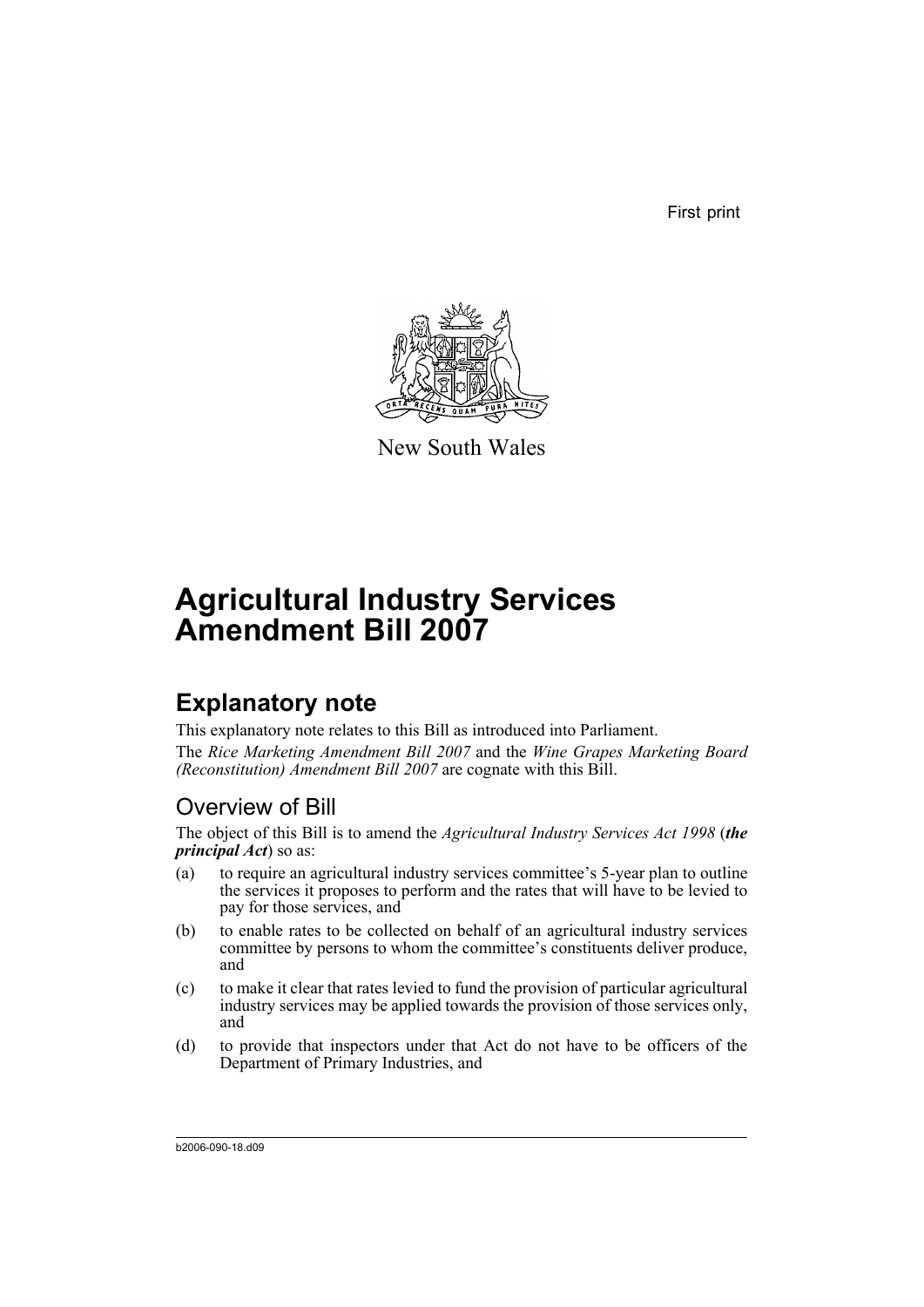Explanatory note

- (e) to enable inspectors under that Act to require primary producers and others to keep certain records, and
- (f) to enact savings and transitional provisions and make other minor, consequential and ancillary amendments.

## Outline of provisions

**Clause 1** sets out the name (also called the short title) of the proposed Act.

**Clause 2** provides for the commencement of the proposed Act on the date of assent to the proposed Act.

**Clause 3** is a formal provision that gives effect to the amendments to the *Agricultural Industry Services Act 1998* set out in Schedule 1.

**Clause 4** is a formal provision that gives effect to the consequential amendment to the *Wine Grapes Marketing Board (Reconstitution) Act 2003* set out in Schedule 2.

**Clause 5** provides for the repeal of the proposed Act after all the amendments made by the proposed Act have commenced. Once the amendments have commenced the proposed Act will be spent and section 30 of the *Interpretation Act 1987* provides that the repeal of an amending Act does not affect the amendments made by that Act.

### **Schedule 1 Amendment of Agricultural Industry Services Act 1998**

#### **5-year plans**

**Schedule 1 [2]** amends section 15 of the principal Act so as to require an agricultural industry services committee's 5-year plan to outline the services it proposes to perform and the rates that will have to be levied to pay for those services.

**Schedule 1 [3]** amends section 23 of the principal Act so as to provide that the rates levied by an agricultural industry services committee must be consistent with the proposals contained in its 5-year plan.

#### **Collection of rates**

**Schedule 1 [4]** substitutes section 24 of the principal Act. The new section differs from the old in that it provides that rates that become payable on the delivery of produce may be collected on behalf of the relevant agricultural industry services committee by the person to whom the produce is delivered.

#### **Application of rates**

**Schedule 1 [5]** amends section 29 of the principal Act so as to make it clear that rates levied to fund the provision of particular agricultural industry services may be applied towards the provision of those services only.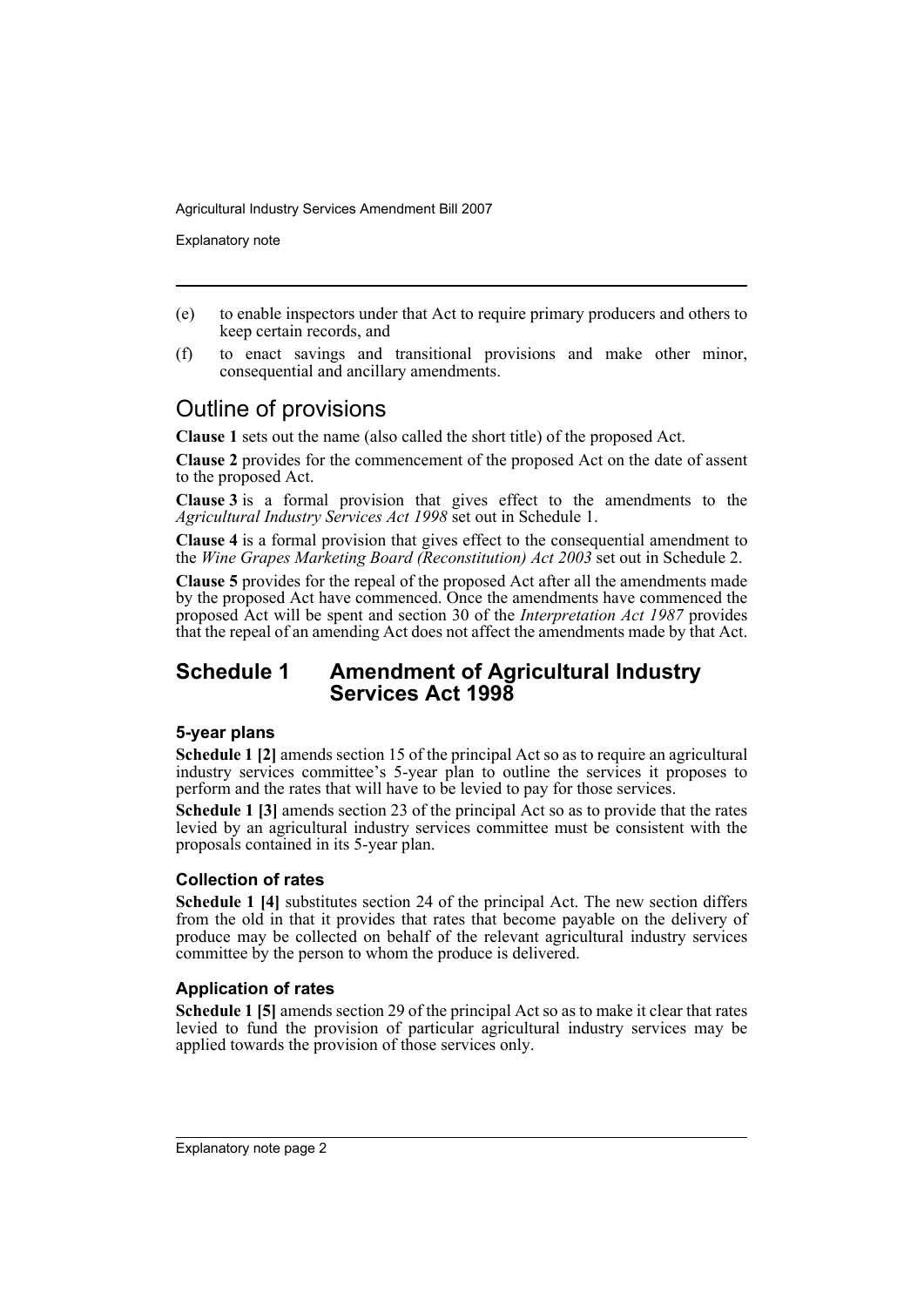Explanatory note

#### **Inspectors**

**Schedule 1 [8]** inserts proposed section 41A into the principal Act. The new section provides that the Minister may appoint any member of the Government Service to be an inspector (rather than a "Departmental inspector" as they are currently called) for the purposes of all or any specified provisions of that Act.

#### **Keeping of records**

**Schedule 1 [6]** substitutes section 33 of the principal Act. The new section differs from the old in that it provides that an inspector may require not only the production of information as to whether, and to what extent, a person is a primary producer but also the keeping of records from which such information can be derived.

#### **Other matters**

**Schedule 1 [9]** amends Schedule 4 to the principal Act so as to enable the making of regulations of a savings or transitional nature consequent on the enactment of the proposed Act.

**Schedule 1 [10]** amends Schedule 4 to the principal Act so as to enact specific provisions of a savings or transitional nature consequent on the enactment of the proposed Act.

**Schedule 1 [1] and [7]** make minor, consequential or ancillary amendments.

### **Schedule 2 Consequential amendment of Wine Grapes Marketing Board (Reconstitution) Act 2003**

**Schedule 2** amends section 17 of the *Wine Grapes Marketing Board (Reconstitution) Act 2003* as a consequence of the amendments to be made by Schedule 1 [8].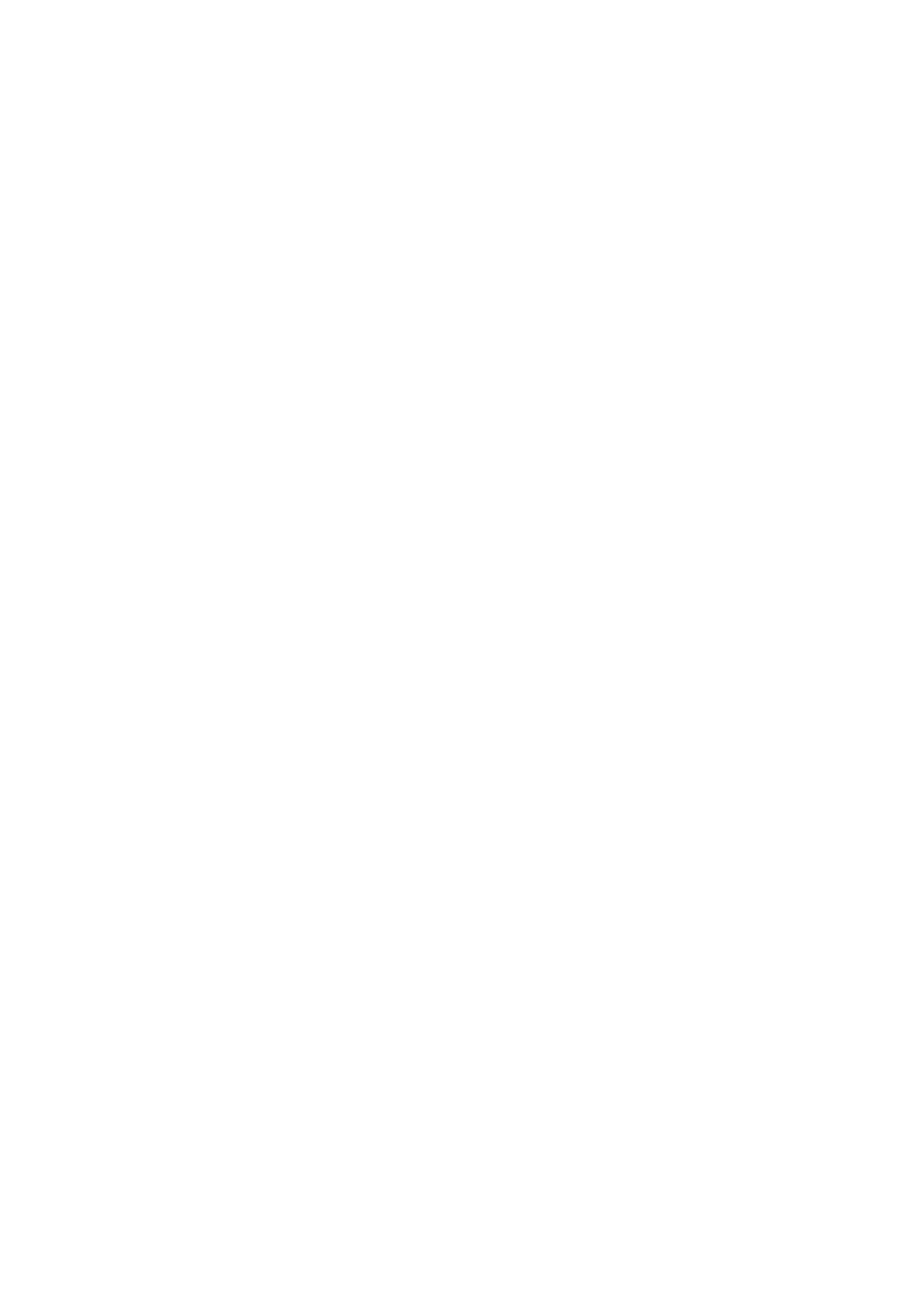First print



New South Wales

# **Agricultural Industry Services Amendment Bill 2007**

## **Contents**

|            |                                                                                            | Page                  |
|------------|--------------------------------------------------------------------------------------------|-----------------------|
|            | Name of Act                                                                                | $\mathbf{2}^{\prime}$ |
|            | Commencement                                                                               | $\mathbf{2}^{\prime}$ |
| 3          | Amendment of Agricultural Industry Services Act 1998<br>No 45                              | 2                     |
| 4          | Consequential amendment of Wine Grapes Marketing<br>Board (Reconstitution) Act 2003 No 100 | 2                     |
| 5          | Repeal of Act                                                                              | 2                     |
| Schedule 1 | Amendment of Agricultural Industry Services Act 1998                                       | 3                     |
| Schedule 2 | Consequential amendment of Wine Grapes Marketing<br>Board (Reconstitution) Act 2003        |                       |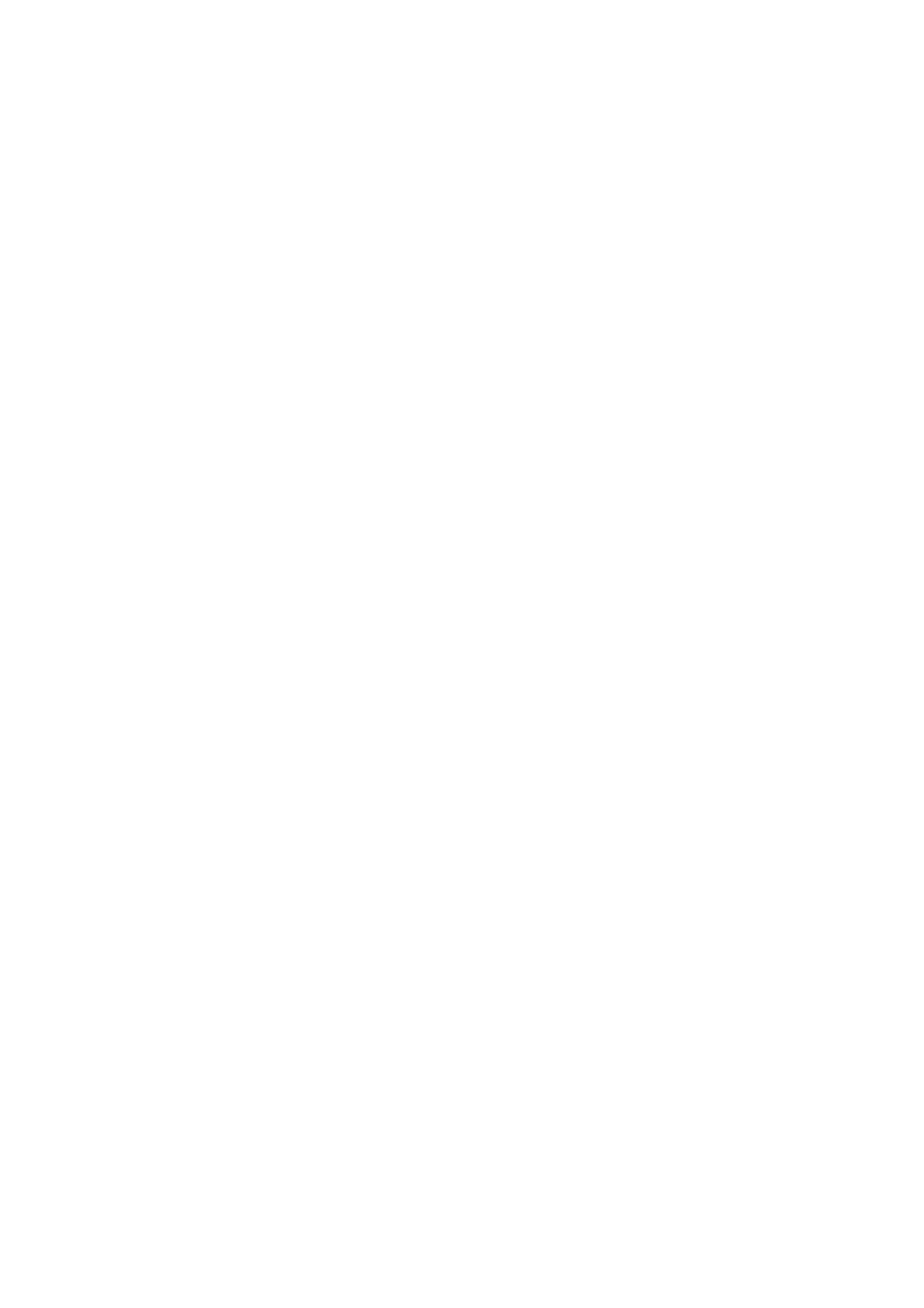

New South Wales

# **Agricultural Industry Services Amendment Bill 2007**

No , 2007

### **A Bill for**

An Act to amend the *Agricultural Industry Services Act 1998* in relation to the levying and collection of rates, the expenditure of money collected from rates and the appointment of inspectors in connection with the enforcement of that Act; and for other purposes.

See also the *Rice Marketing Amendment Bill 2007* and the *Wine Grapes Marketing Board (Reconstitution) Amendment Bill 2007*.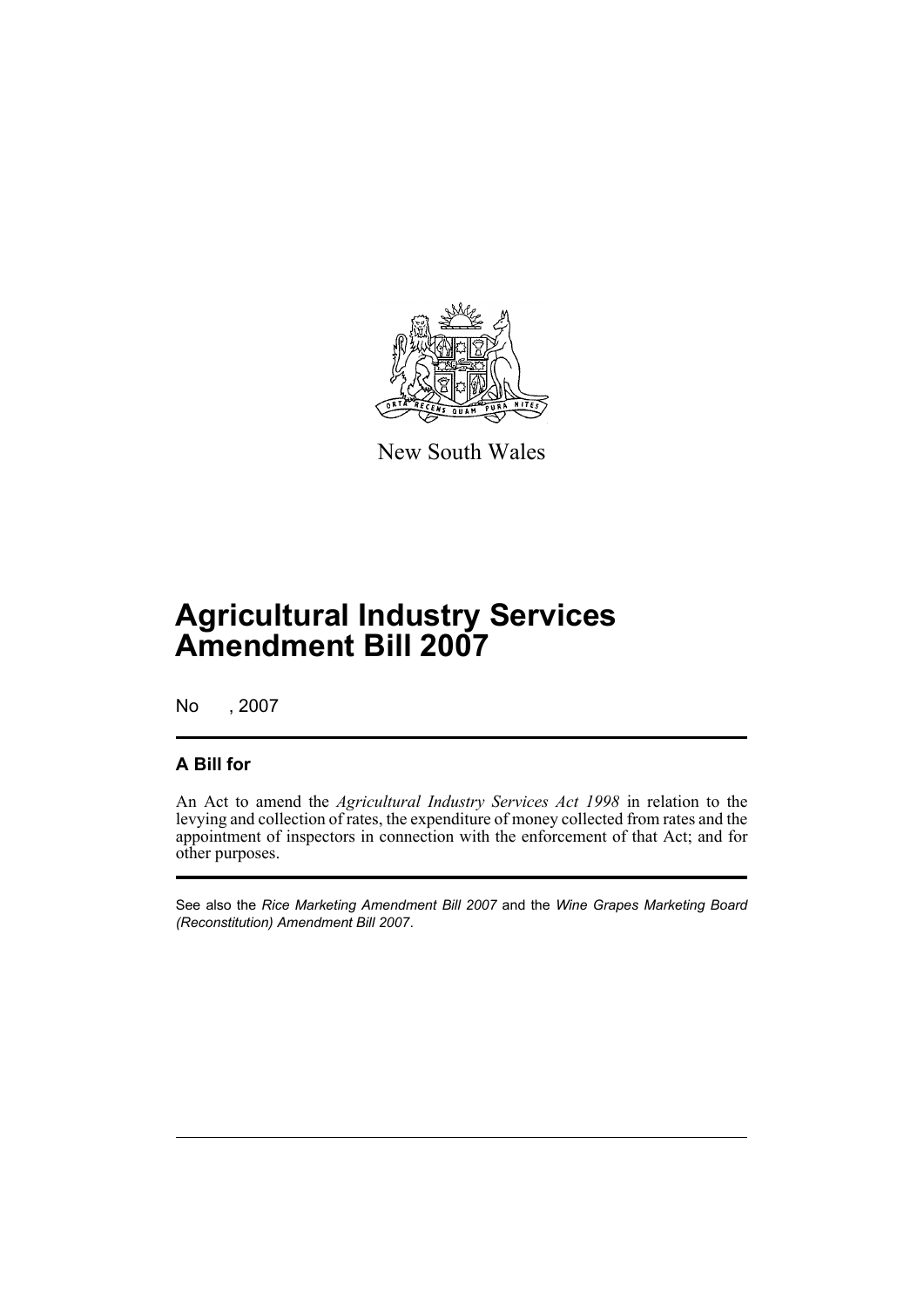<span id="page-7-4"></span><span id="page-7-3"></span><span id="page-7-2"></span><span id="page-7-1"></span><span id="page-7-0"></span>

|                |                      | The Legislature of New South Wales enacts:                                                                                                                | 1                    |  |
|----------------|----------------------|-----------------------------------------------------------------------------------------------------------------------------------------------------------|----------------------|--|
| 1              |                      | Name of Act                                                                                                                                               | 2                    |  |
|                |                      | This Act is the <i>Agricultural Industry Services Amendment Act 2007</i> .                                                                                | 3                    |  |
| $\overline{2}$ |                      | Commencement                                                                                                                                              | 4                    |  |
|                |                      | This Act commences on the date of assent to this Act.                                                                                                     | 5                    |  |
| 3              |                      | Amendment of Agricultural Industry Services Act 1998 No 45                                                                                                | 6                    |  |
|                |                      | The <i>Agricultural Industry Services Act 1998</i> is amended as set out in<br>Schedule 1.                                                                | $\overline{7}$<br>8  |  |
| 4              |                      | <b>Consequential amendment of Wine Grapes Marketing Board</b><br>(Reconstitution) Act 2003 No 100                                                         | 9<br>10 <sup>1</sup> |  |
|                |                      | The Wine Grapes Marketing Board (Reconstitution) Act 2003 is<br>amended as set out in Schedule 2.                                                         | 11<br>12             |  |
| 5              | <b>Repeal of Act</b> |                                                                                                                                                           |                      |  |
|                | (1)                  | This Act is repealed on the day following the day on which this Act<br>commences.                                                                         | 14<br>15             |  |
|                | (2)                  | The repeal of this Act does not, because of the operation of section 30<br>of the <i>Interpretation Act 1987</i> , affect any amendment made by this Act. | 16<br>17             |  |
|                |                      |                                                                                                                                                           |                      |  |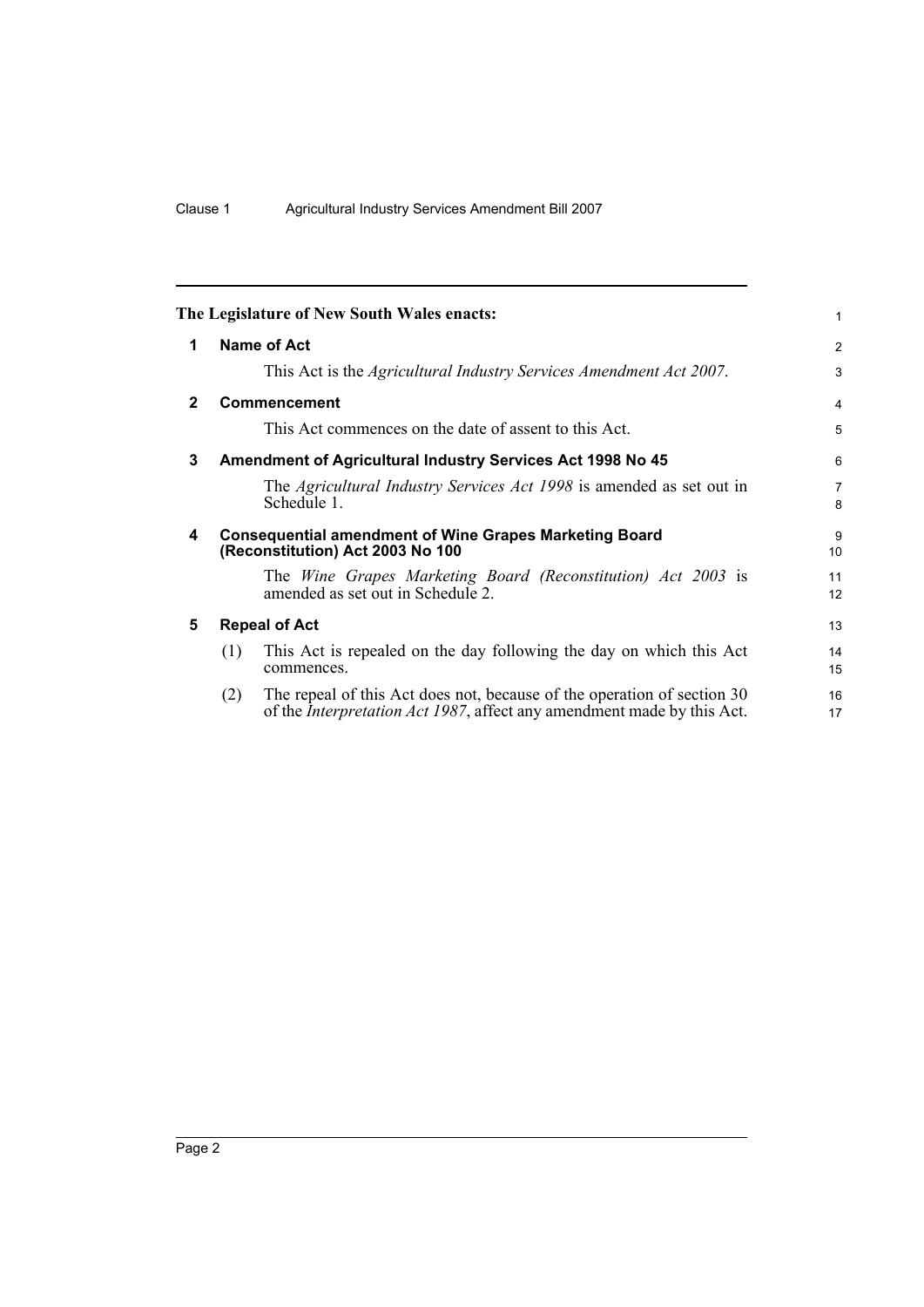Amendment of Agricultural Industry Services Act 1998 Schedule 1

<span id="page-8-0"></span>

| <b>Schedule 1</b> |                                      | <b>Amendment of Agricultural Industry</b><br><b>Services Act 1998</b>                                                                                                                     |                                                                                                                                                                                                           | $\mathbf{1}$<br>$\overline{2}$ |  |
|-------------------|--------------------------------------|-------------------------------------------------------------------------------------------------------------------------------------------------------------------------------------------|-----------------------------------------------------------------------------------------------------------------------------------------------------------------------------------------------------------|--------------------------------|--|
|                   |                                      |                                                                                                                                                                                           | (Section 3)                                                                                                                                                                                               | 3                              |  |
| [1]               | <b>Section 3 Definitions</b>         |                                                                                                                                                                                           |                                                                                                                                                                                                           | 4                              |  |
|                   |                                      |                                                                                                                                                                                           | Omit the definitions of <i>Department</i> and <i>Departmental inspector</i> .                                                                                                                             | 5                              |  |
|                   | Insert in appropriate order:         |                                                                                                                                                                                           |                                                                                                                                                                                                           | 6                              |  |
|                   |                                      |                                                                                                                                                                                           | <b>Department</b> means the Department of Primary Industries.                                                                                                                                             | $\overline{7}$                 |  |
|                   |                                      |                                                                                                                                                                                           | <i>inspector</i> means an inspector appointed under section 41A for the<br>purposes of the provision in which the expression occurs.                                                                      | 8<br>9                         |  |
|                   |                                      |                                                                                                                                                                                           | 5-year plan means a plan prepared in accordance with section 15.                                                                                                                                          | 10                             |  |
| $[2]$             |                                      |                                                                                                                                                                                           | Section 15 Strategic plans and reports                                                                                                                                                                    | 11                             |  |
|                   |                                      |                                                                                                                                                                                           | Omit section 15 (3). Insert instead:                                                                                                                                                                      | 12                             |  |
|                   | (3)                                  |                                                                                                                                                                                           | Each 5-year plan:                                                                                                                                                                                         | 13                             |  |
|                   |                                      | (a)                                                                                                                                                                                       | must deal with the period of 5 years from the date on which<br>it is prepared, and                                                                                                                        | 14<br>15                       |  |
|                   |                                      | (b)                                                                                                                                                                                       | must indicate:                                                                                                                                                                                            | 16                             |  |
|                   |                                      |                                                                                                                                                                                           | the agricultural industry services the committee<br>(i)<br>proposes to perform during that period, and                                                                                                    | 17<br>18                       |  |
|                   |                                      |                                                                                                                                                                                           | the estimated cost of performing those services, and<br>(ii)                                                                                                                                              | 19                             |  |
|                   |                                      |                                                                                                                                                                                           | the rate or rates that will need to be levied in order<br>(iii)<br>to pay for those services, and                                                                                                         | 20<br>21                       |  |
|                   |                                      | (c)                                                                                                                                                                                       | may include indicators against which the performance of<br>the committee may be measured.                                                                                                                 | 22<br>23                       |  |
| [3]               |                                      |                                                                                                                                                                                           | Section 23 Resolution to levy rates                                                                                                                                                                       | 24                             |  |
|                   | Omit section 23 (1). Insert instead: |                                                                                                                                                                                           |                                                                                                                                                                                                           |                                |  |
|                   | (1)                                  | Within the period of 2 months before the commencement of each<br>financial year, a committee must make a resolution as to the rates<br>to be levied on its constituents during that year: | 26<br>27<br>28                                                                                                                                                                                            |                                |  |
|                   |                                      | (a)                                                                                                                                                                                       | for agricultural industry services to be performed by the<br>committee during that year, as described in its current<br>5-year plan, and                                                                  | 29<br>30<br>31                 |  |
|                   |                                      | (b)                                                                                                                                                                                       | for agricultural industry services performed by the<br>committee during previous financial years, to the extent to<br>which rates levied in previous financial years have not paid<br>for those services. | 32<br>33<br>34<br>35           |  |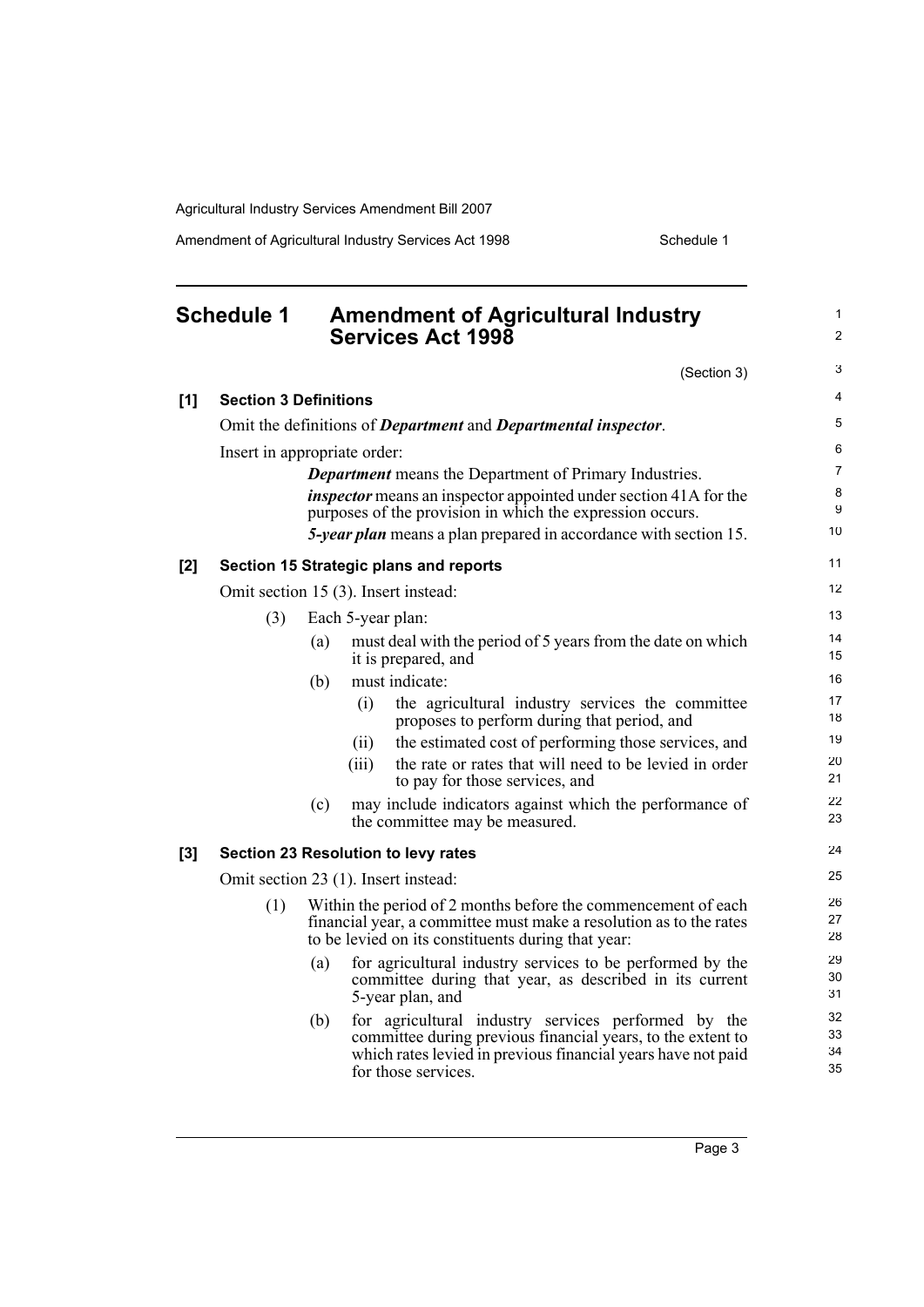Schedule 1 Amendment of Agricultural Industry Services Act 1998

| [4] |    | <b>Section 24</b>                 |                                                                                                                                                                                                                                       | 1                                       |  |  |
|-----|----|-----------------------------------|---------------------------------------------------------------------------------------------------------------------------------------------------------------------------------------------------------------------------------------|-----------------------------------------|--|--|
|     |    | Omit the section. Insert instead: |                                                                                                                                                                                                                                       |                                         |  |  |
|     | 24 | Levying of rates                  |                                                                                                                                                                                                                                       |                                         |  |  |
|     |    | (1)                               | A committee levies a rate on a constituent by causing notice of<br>the rate to be published in a newspaper circulating (at intervals of<br>not more than one month) within the committee's area of<br>operations.                     | 4<br>$\mathbf 5$<br>6<br>$\overline{7}$ |  |  |
|     |    | (2)                               | The notice must indicate:                                                                                                                                                                                                             | 8                                       |  |  |
|     |    |                                   | the rate and, if appropriate, the circumstances in which the<br>(a)<br>rate becomes payable, and                                                                                                                                      | 9<br>10                                 |  |  |
|     |    |                                   | the date or dates on which, or the period or periods at the<br>(b)<br>end of which, the rate falls due, and                                                                                                                           | 11<br>12                                |  |  |
|     |    |                                   | the agricultural industry service or services to be funded by<br>(c)<br>the rate.                                                                                                                                                     | 13<br>14                                |  |  |
|     |    | (3)                               | The rate falls due in accordance with the terms of the notice,<br>except that no part of it falls due before the expiry of 14 days after<br>the notice is published.                                                                  | 15<br>16<br>17                          |  |  |
|     |    | (4)                               | A rate levied by the committee on a constituent is not a charge on<br>land.                                                                                                                                                           | 18<br>19                                |  |  |
|     |    | (5)                               | A person does not cease to be liable for a rate that a committee<br>levies on the person while the person is a constituent of the<br>committee merely because the person subsequently ceases to be<br>a constituent of the committee. | 20<br>21<br>22<br>23                    |  |  |
|     |    | (6)                               | In the case of a rate that becomes payable when a constituent<br>delivers a commodity to another person:                                                                                                                              | 24<br>25                                |  |  |
|     |    |                                   | the committee may enter into an arrangement with the<br>(a)<br>other person under which that person becomes a collecting<br>agent for the committee in relation to such rates, and                                                    | 26<br>27<br>28                          |  |  |
|     |    |                                   | where such an arrangement is in place, any amount:<br>(b)                                                                                                                                                                             | 29                                      |  |  |
|     |    |                                   | that a constituent pays, on account of any such rate,<br>(i)<br>to the collecting agent, or                                                                                                                                           | 30<br>31                                |  |  |
|     |    |                                   | that the collecting agent debits, on account of any<br>(ii)<br>such rate, from money owed by it to a constituent,                                                                                                                     | 32<br>33                                |  |  |
|     |    |                                   | is taken to have been paid to the committee when it was<br>paid to, or debited by, the collecting agent.                                                                                                                              | 34<br>35                                |  |  |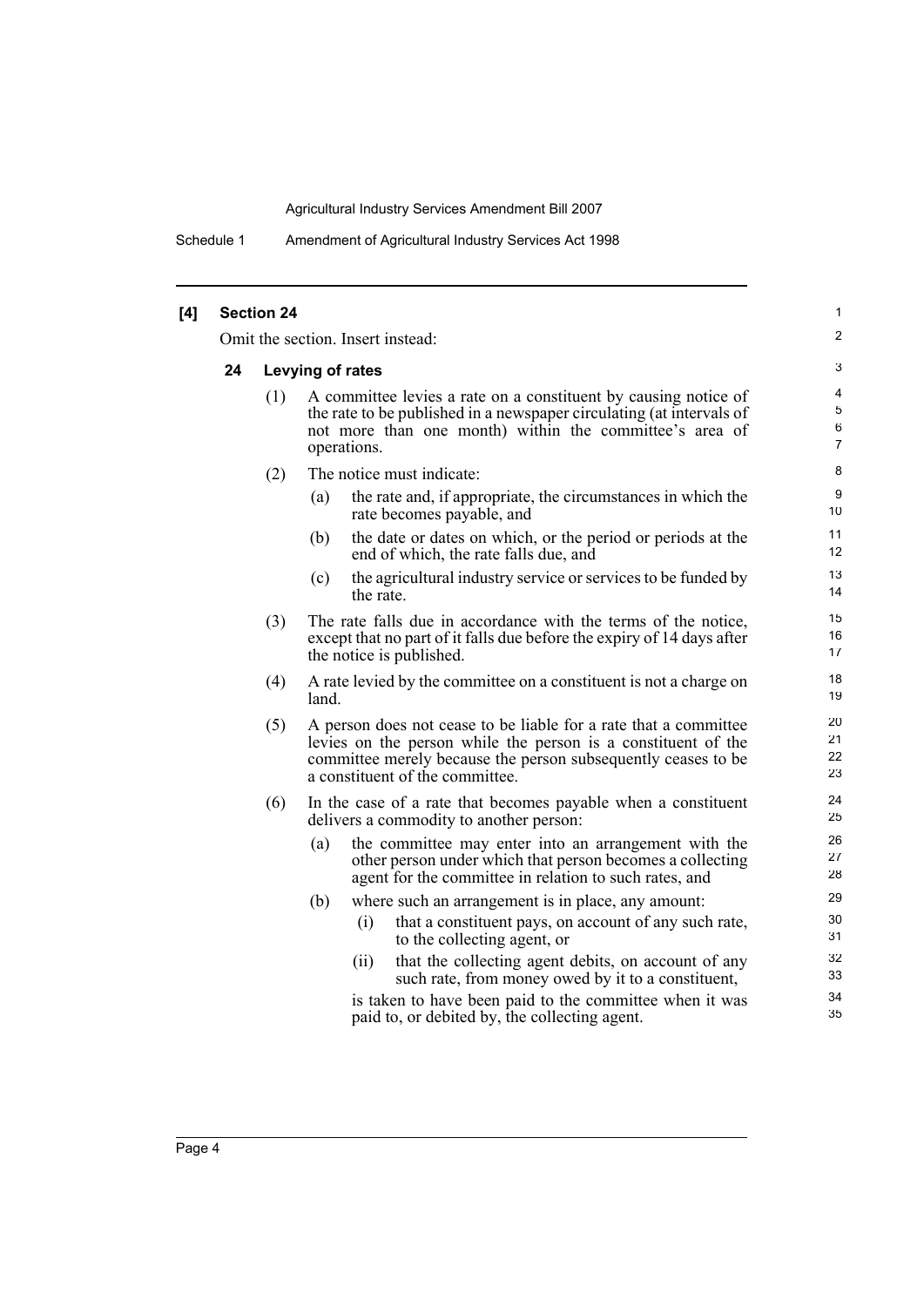|       |                                         |                    |                                                                                                                                                                                                             | 1                    |  |
|-------|-----------------------------------------|--------------------|-------------------------------------------------------------------------------------------------------------------------------------------------------------------------------------------------------------|----------------------|--|
| [5]   | <b>Section 29 Payment from funds</b>    |                    |                                                                                                                                                                                                             |                      |  |
|       | Insert at the end of the section:       |                    |                                                                                                                                                                                                             |                      |  |
|       |                                         | (2)                | Subject to sections 30 and 31, money paid to a committee for the<br>purpose of funding a particular agricultural industry service may<br>be applied for that purpose only.                                  | 3<br>4<br>5          |  |
| [6]   |                                         | <b>Section 33</b>  |                                                                                                                                                                                                             | 6                    |  |
|       |                                         |                    | Omit the section. Insert instead:                                                                                                                                                                           | $\overline{7}$       |  |
|       | 33                                      |                    | Inspector may require persons to keep records and provide<br>information                                                                                                                                    | 8<br>9               |  |
|       |                                         | (1)                | An inspector, by written notice served on any person, may<br>require the person to do either or both of the following:                                                                                      | 10<br>11             |  |
|       |                                         |                    | (a)<br>to provide the inspector with such information as is<br>reasonably necessary to enable the inspector to ascertain:                                                                                   | 12<br>13             |  |
|       |                                         |                    | whether the person, or any other person with whom<br>(i)<br>the person has dealings, is a primary producer of a<br>kind for which a committee is or is to be established,<br>and                            | 14<br>15<br>16<br>17 |  |
|       |                                         |                    | if so, the extent of that or the other person's<br>(i)<br>activities as a primary producer of that kind,                                                                                                    | 18<br>19             |  |
|       |                                         |                    | to keep records of any such information.<br>(b)                                                                                                                                                             | 20                   |  |
|       |                                         | (2)                | A person on whom such a notice is served must not, without<br>reasonable excuse, fail to provide the information, or keep the<br>records, required by the notice.                                           | 21<br>22<br>23<br>24 |  |
|       |                                         |                    | Maximum penalty: 10 penalty units.                                                                                                                                                                          |                      |  |
| $[7]$ |                                         |                    | Sections 34, 35, 36, 37, 39 and 41                                                                                                                                                                          | 25                   |  |
|       |                                         |                    | Omit "A Departmental inspector", "a Departmental inspector" and "the<br>Departmental inspector" wherever occurring.                                                                                         | 26<br>27             |  |
|       |                                         |                    | Insert instead "An inspector", "an inspector" and "the inspector", respectively.                                                                                                                            | 28                   |  |
| [8]   |                                         | <b>Section 41A</b> |                                                                                                                                                                                                             | 29                   |  |
|       | Insert after section 41:                |                    |                                                                                                                                                                                                             | 30                   |  |
|       | 41A<br><b>Appointment of inspectors</b> |                    |                                                                                                                                                                                                             |                      |  |
|       |                                         |                    | The Minister may appoint any member of the Government<br>Service to be, in relation to all or any specified committees, an<br>inspector for the purposes of all or any specified provisions of<br>this Act. | 32<br>33<br>34<br>35 |  |
|       |                                         |                    |                                                                                                                                                                                                             |                      |  |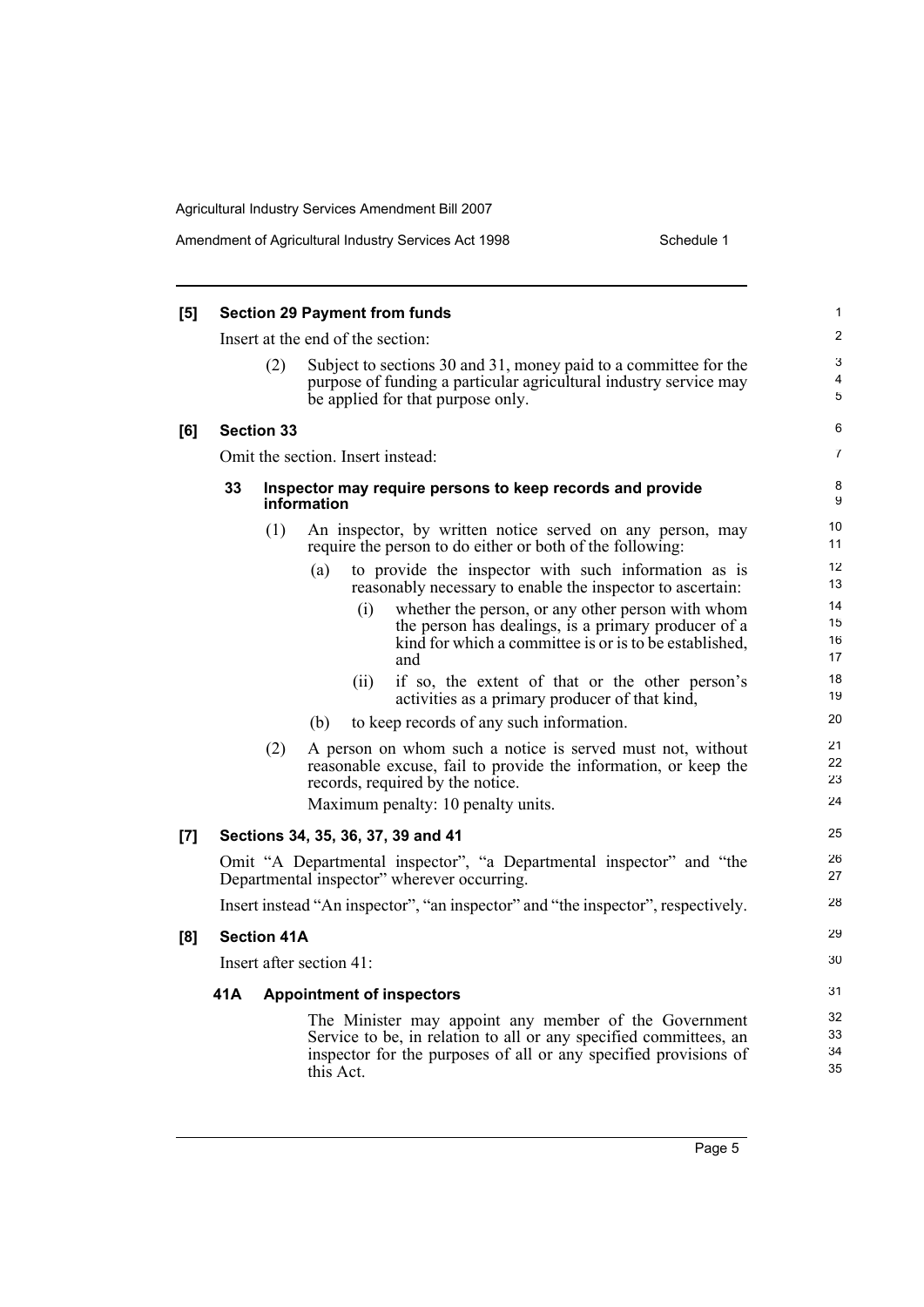| [9]    | Schedule 4 Savings, transitional and other provisions |  |                                                                                                                                                                                    |                          |  |
|--------|-------------------------------------------------------|--|------------------------------------------------------------------------------------------------------------------------------------------------------------------------------------|--------------------------|--|
|        |                                                       |  | Insert at the end of clause $1(1)$ :                                                                                                                                               | $\overline{2}$           |  |
|        |                                                       |  | Agricultural Industry Services Amendment Act 2007                                                                                                                                  | 3                        |  |
| $[10]$ |                                                       |  | Schedule 4, Part 5                                                                                                                                                                 | 4                        |  |
|        | Insert after Part 4:                                  |  |                                                                                                                                                                                    |                          |  |
|        | Part 5                                                |  | Provisions consequent on enactment of<br><b>Agricultural Industry Services Amendment</b><br><b>Act 2007</b>                                                                        | 6<br>$\overline{7}$<br>8 |  |
|        | 15                                                    |  | <b>Definition</b>                                                                                                                                                                  | 9                        |  |
|        |                                                       |  | In this Part, the 2007 amending Act means the Agricultural<br><b>Industry Services Amendment Act 2007.</b>                                                                         | 10<br>11                 |  |
|        | 16                                                    |  | <b>Inspectors</b>                                                                                                                                                                  | 12 <sup>2</sup>          |  |
|        |                                                       |  | Any person who, immediately before the date of assent to the<br>2007 amending Act, was a Departmental inspector is taken to<br>have been appointed, on that date, as an inspector. | 13<br>14<br>15           |  |
|        | 17                                                    |  | <b>Existing rates</b>                                                                                                                                                              | 16                       |  |
|        |                                                       |  | The substitution of section 24 by the 2007 amending Act does not<br>affect the validity or operation of any rate levied under that<br>section before its substitution.             | 17<br>18<br>19           |  |
|        | 18                                                    |  | <b>Existing notices under section 33</b>                                                                                                                                           | 20                       |  |
|        |                                                       |  | The substitution of section 33 by the 2007 amending Act does not<br>affect the validity or operation of any notice served under that<br>section before its substitution.           | 21<br>22<br>23           |  |